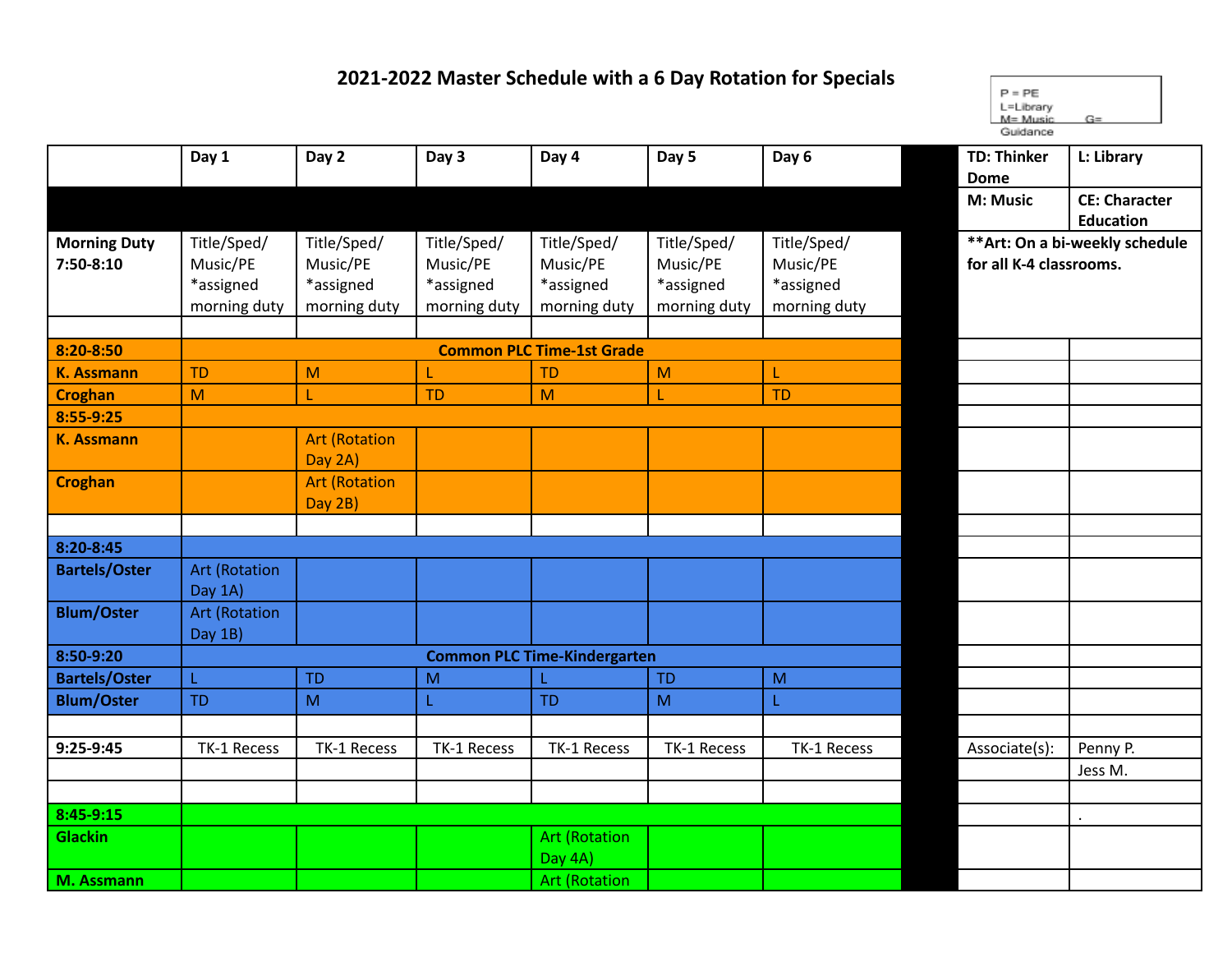|                |              |              |                                 | Day 4B)                          |                                 |              |               |                                                   |
|----------------|--------------|--------------|---------------------------------|----------------------------------|---------------------------------|--------------|---------------|---------------------------------------------------|
| $9:20 - 9:50$  |              |              |                                 | <b>Common PLC Time-3rd Grade</b> |                                 |              |               |                                                   |
| <b>Glackin</b> | M            | L.           | <b>TD</b>                       | M                                | L                               | <b>TD</b>    |               |                                                   |
| M. Assmann     | Ĺ.           | <b>TD</b>    | M                               | L.                               | <b>TD</b>                       | M            |               |                                                   |
|                |              |              |                                 |                                  |                                 |              |               |                                                   |
| $9:55-10:15$   | 2/3 Recess   | 2/3 Recess   | 2/3 Recess                      | 2/3 Recess                       | 2/3 Recess                      | 2/3 Recess   | Associate(s): | Chelle                                            |
|                |              |              |                                 |                                  |                                 |              |               | Day 1 and 4:<br>Zara J.<br>Day 2 and 5:<br>Joy P. |
|                |              |              |                                 |                                  |                                 |              |               | Day 3 and 6:<br>Jess M.                           |
| $9:00 - 9:30$  |              |              |                                 |                                  |                                 |              |               |                                                   |
| <b>Evers</b>   |              |              |                                 |                                  | <b>Art (Rotation</b><br>Day 5A) |              |               |                                                   |
| <b>Coenen</b>  |              |              |                                 |                                  | <b>Art (Rotation</b><br>Day 5B) |              |               |                                                   |
|                |              |              |                                 |                                  |                                 |              |               |                                                   |
| 9:30-9:50      | 4 Recess     | 4 Recess     | 4 Recess                        | 4 Recess                         | 4 Recess                        | 4 Recess     |               | Joy P.<br>Janette L-N.                            |
| 10:30-10:55    | Pre-k Recess | Pre-k Recess | Pre-k Recess                    | Pre-k Recess                     | Pre-k Recess                    | Pre-k Recess |               | Pre-k associates                                  |
| $9:50-10:20$   |              |              |                                 | <b>Common PLC Time-4th Grade</b> |                                 |              |               |                                                   |
| <b>Evers</b>   | TD.          | M            | L.                              | TD.                              | M                               | L.           |               |                                                   |
| <b>Coenen</b>  | M            | T.           | TD.                             | M                                | L.                              | TD.          |               |                                                   |
|                |              |              |                                 |                                  |                                 |              |               |                                                   |
| 9:00-9:30      |              |              |                                 |                                  |                                 |              |               |                                                   |
| Lenz           |              |              | <b>Art (Rotation</b><br>Day 3A) |                                  |                                 |              |               |                                                   |
| <b>Marsh</b>   |              |              | <b>Art (Rotation</b><br>Day 3B) |                                  |                                 |              |               |                                                   |
|                |              |              |                                 |                                  |                                 |              |               |                                                   |
| 10:20-10:50    |              |              |                                 | <b>Common PLC Time-2nd Grade</b> |                                 |              |               |                                                   |
| Lenz           | L            | <b>TD</b>    | M                               | L                                | TD                              | M            |               |                                                   |
| <b>Marsh</b>   | <b>TD</b>    | M            | $\mathsf{L}$                    | TD                               | M                               | L            |               |                                                   |
|                |              |              |                                 |                                  |                                 |              |               |                                                   |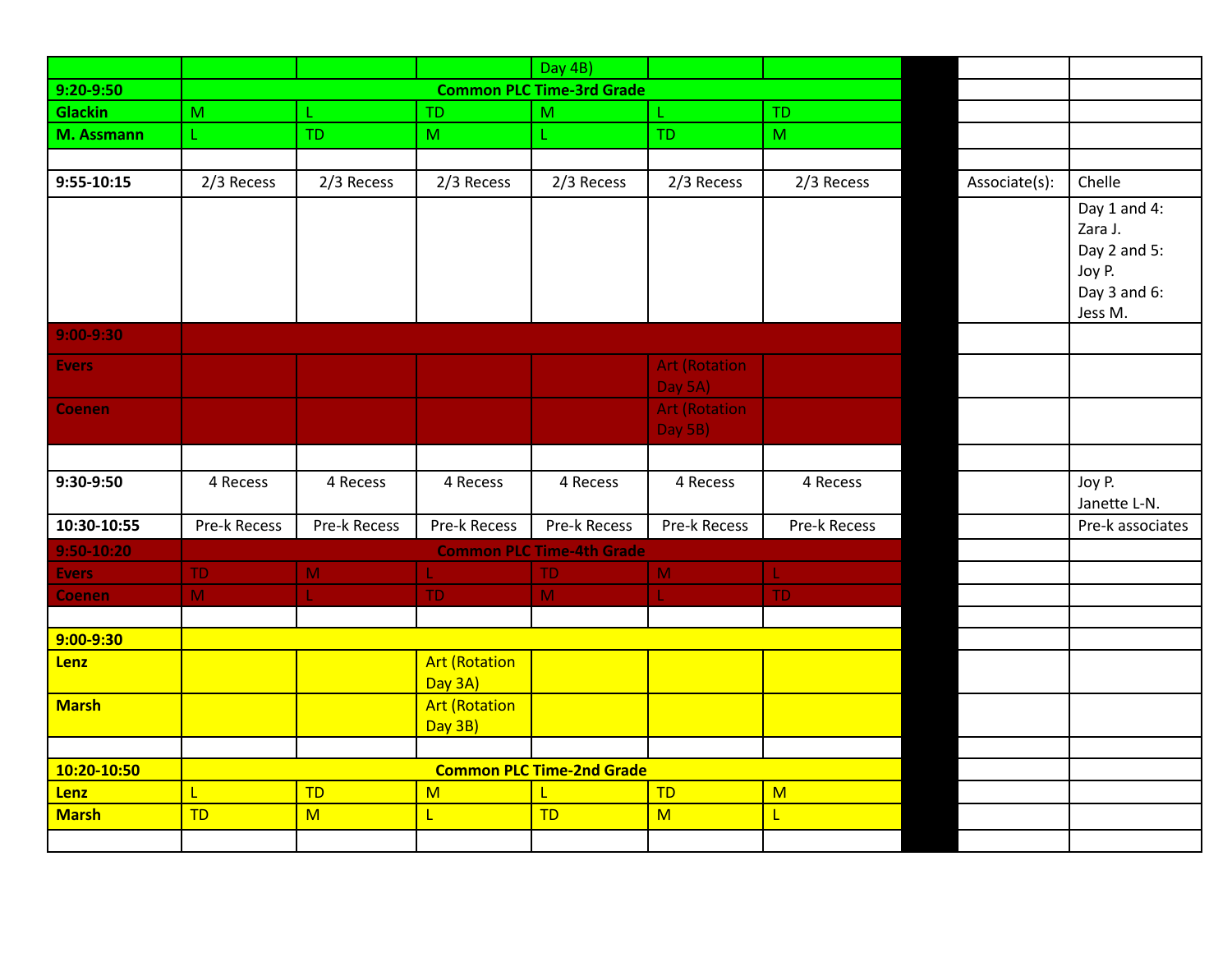| 10:50-11:20            |                      |                      |                            |                      |                      |                      |                     |          |
|------------------------|----------------------|----------------------|----------------------------|----------------------|----------------------|----------------------|---------------------|----------|
| TK/Kind. Lunch         | Bartels/Blum         | Bartels/Blum/        | <b>Bartels/Blum</b>        | <b>Bartels/Blum</b>  | <b>Bartels/Blum</b>  | Bartels/Blum/        |                     |          |
|                        |                      |                      |                            |                      |                      |                      |                     |          |
|                        | Oster                | <b>Oster</b>         | <b>Oster</b>               | Oster                | Oster                | Oster                |                     |          |
| 11:20-11:45            | TK/Kind.             | TK/Kind.             | TK/Kind.                   | TK/Kind.             | TK/Kind.             | TK/Kind.             | Associate(s):       | Penny P. |
|                        | <b>Recess</b>        | <b>Recess</b>        | <b>Recess</b>              | <b>Recess</b>        | <b>Recess</b>        | <b>Recess</b>        |                     |          |
|                        |                      |                      |                            |                      |                      |                      |                     | Jess M.  |
|                        |                      |                      |                            |                      |                      |                      |                     | Joy P.   |
| 11:00-11:25            | Croghan/             | Croghan/             | Croghan/                   | Croghan/             | Croghan/             | Croghan/             |                     |          |
| <b>1st grade Lunch</b> | K. Assmann           | K. Assmann           | K. Assmann                 | K. Assmann           | K. Assmann           | K. Assmann           |                     |          |
|                        |                      |                      |                            |                      |                      |                      |                     |          |
| 11:25-11:45            | <b>1st Recess</b>    | <b>1st Recess</b>    | <b>1st Recess</b>          | <b>1st Recess</b>    | <b>1st Recess</b>    | <b>1st Recess</b>    | Associate(s):       | Penny P. |
|                        |                      |                      |                            |                      |                      |                      |                     | Jess M.  |
|                        |                      |                      |                            |                      |                      |                      |                     | Joy P.   |
| 11:10-11:35            | Lenz/                | Lenz/                | Lenz/                      | Lenz/                | Lenz/                | Lenz/                |                     |          |
| 2nd grade              | <b>Marsh</b>         | <b>Marsh</b>         | <b>Marsh</b>               | <b>Marsh</b>         | <b>Marsh</b>         | <b>Marsh</b>         |                     |          |
| <b>Lunch</b>           |                      |                      |                            |                      |                      |                      |                     |          |
| 11:35-12:00            | 2nd Recess           | 2nd Recess           | 2nd Recess                 | 2nd Recess           | 2nd Recess           | 2nd Recess           | Associate(s):       | Toni W.  |
|                        |                      |                      |                            |                      |                      |                      |                     | Zara J.  |
| 11:15-11:40            |                      |                      |                            |                      |                      |                      |                     |          |
|                        | Glackin/             | Glackin/             | Glackin/                   | Glackin/             | Glackin/             | Glackin/             |                     |          |
| <b>3rd grade Lunch</b> |                      |                      |                            |                      |                      |                      |                     |          |
|                        | M. Assmann           | M. Assmann           | M. Assmann                 | M. Assmann           | M. Assmann           | M. Assmann           |                     |          |
| 11:40-12:00            | <b>3rd Recess</b>    | <b>3rd Recess</b>    | <b>3rd Recess</b>          | <b>3rd Recess</b>    | <b>3rd Recess</b>    | <b>3rd Recess</b>    | Associate(s):       | Toni W.  |
|                        |                      |                      |                            |                      |                      |                      |                     | Zara J.  |
| 11:20-11:45            | Evers/               | Evers/               | Evers/                     | Evers/               | Evers/               | Evers/               |                     |          |
| 4th grade              | Coenen               | <b>Coenen</b>        | <b>Coenen</b>              | Coenen               | <b>Coenen</b>        | Coenen               |                     |          |
| Lunch                  |                      |                      |                            |                      |                      |                      |                     |          |
|                        |                      |                      |                            |                      |                      |                      |                     |          |
|                        |                      |                      |                            |                      |                      |                      |                     |          |
| 12:00-12:45            | $K-4$                | $K-4$                | $K-4$                      | $K-4$                | $K-4$                | $K-4$                | **Students          |          |
|                        | Intervention/        | Intervention/        | Intervention/              | Intervention/        | Intervention/        | Intervention/        | will switch         |          |
|                        | <b>Enrichment</b>    | <b>Enrichment</b>    | Enrichment                 | Enrichment           | Enrichment           | Enrichment           | classrooms          |          |
|                        | (Tier $2/$           |                      |                            |                      | (Tier $2/$           |                      | based on            |          |
|                        | Re-teaching/         | (Tier $2/$           | (Tier $2/$<br>Re-teaching/ | (Tier $2/$           |                      | (Tier $2/$           |                     |          |
|                        |                      | Re-teaching/         |                            | Re-teaching/         | Re-teaching/         | Re-teaching/         | what                |          |
|                        | <b>Project Based</b> | <b>Project Based</b> | <b>Project Based</b>       | <b>Project Based</b> | <b>Project Based</b> | <b>Project Based</b> | intervention/       |          |
|                        | Learning)            | Learning)            | Learning)                  | Learning)            | Learning)            | Learning)            | enrichment          |          |
|                        |                      |                      |                            |                      |                      |                      | is needed.          |          |
|                        |                      |                      |                            |                      |                      |                      |                     |          |
| <b>Physical</b>        | Day 1                | Day 2                | Day 3                      | Day 4                | Day 5                | Day 6                | $*$ <sup>*</sup> Mo |          |
| <b>Education</b>       |                      |                      |                            |                      |                      |                      | afternoon           |          |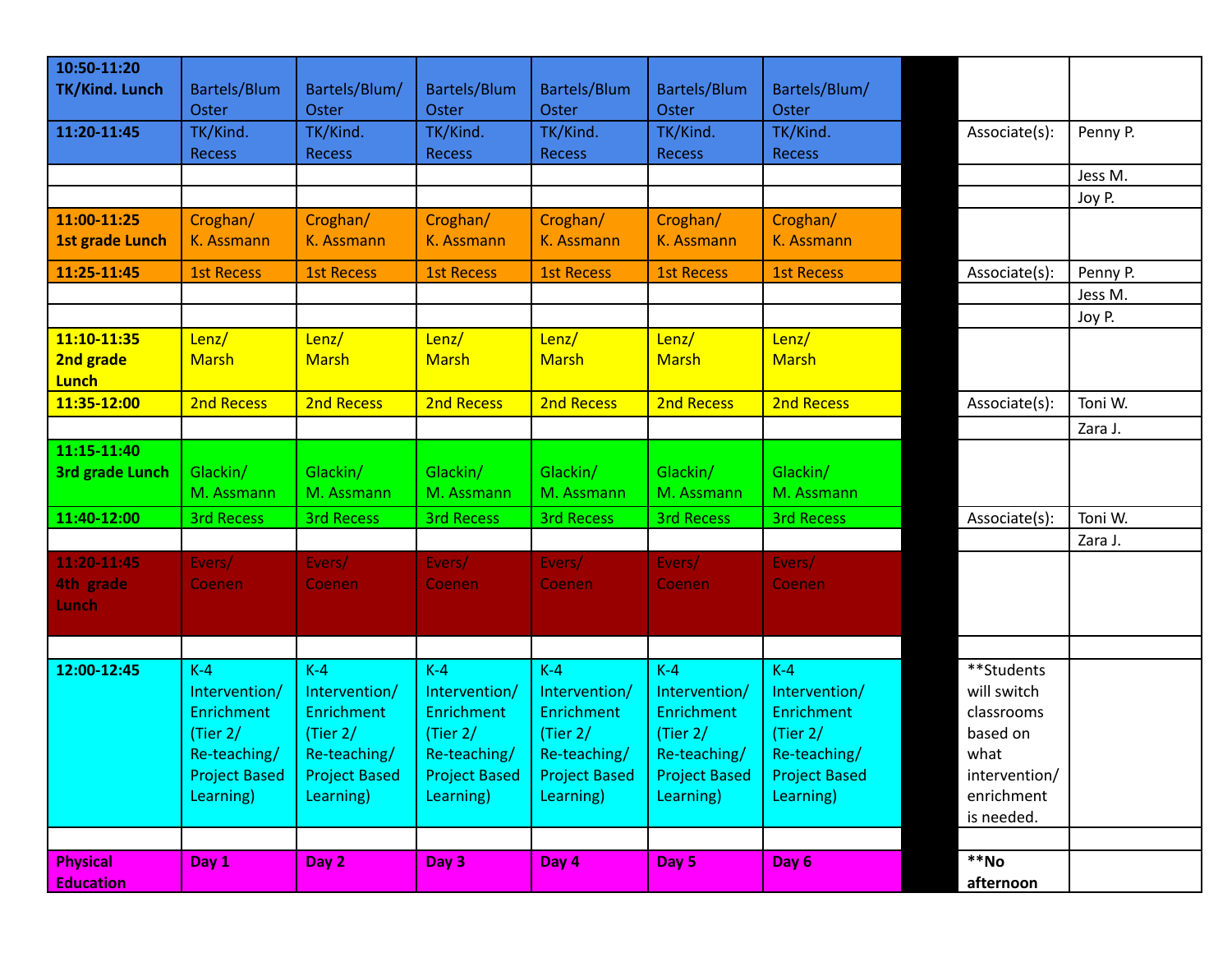|                                                                      |                              |                                                                               |                         |                         |                         |                         | recess on<br>days where<br>students |                                             |
|----------------------------------------------------------------------|------------------------------|-------------------------------------------------------------------------------|-------------------------|-------------------------|-------------------------|-------------------------|-------------------------------------|---------------------------------------------|
|                                                                      |                              |                                                                               |                         |                         |                         |                         | have P.E.                           |                                             |
| $1:15-1:45$                                                          | <b>Bartels</b>               | Glackin                                                                       | Lenz                    | <b>Bartels</b>          | Glackin                 | Lenz                    |                                     |                                             |
| $1:45-2:15$                                                          | Blum                         | M. Assmann                                                                    | Marsh                   | <b>Blum</b>             | M. Assmann              | Marsh                   |                                     |                                             |
| $2:15-2:45$                                                          | K. Assmann                   | Evers                                                                         | James Prep              | K. Assmann              | Evers                   | James Prep              |                                     |                                             |
| $2:45-3:15$                                                          | Croghan                      | Coenen                                                                        | James Prep              | Croghan                 | Coenen                  | James Prep              |                                     |                                             |
|                                                                      |                              |                                                                               |                         |                         |                         |                         |                                     |                                             |
| <b>Character</b><br><b>Education</b><br>(Positive<br><b>Action</b> ) | Day 1                        | Day 2                                                                         | Day 3                   | Day 4                   | Day 5                   | Day 6                   |                                     |                                             |
| $1:15-1:45$                                                          | Blum                         | M. Assmann                                                                    | Marsh                   | Blum                    | M. Assmann              | Marsh                   |                                     |                                             |
| $1:45-2:15$                                                          | <b>Bartels</b>               | Glackin                                                                       | Lenz                    | <b>Bartels</b>          | Glackin                 | Lenz                    |                                     |                                             |
| $2:15-2:45$                                                          | Croghan                      | Coenen                                                                        | CE Prep                 | Croghan                 | Coenen                  | CE Prep                 |                                     |                                             |
| $2:45-3:15$                                                          | K. Assmann                   | Evers                                                                         | CE Prep                 | K. Assmann              | Evers                   | CE Prep                 |                                     |                                             |
| Afternoon<br><b>Recess</b><br>$(K-1)$<br>1:45-2:05                   | K/1 South<br>Playground      | K/1 South<br>Playground                                                       | K/1 South<br>Playground | K/1 South<br>Playground | K/1 South<br>Playground | K/1 South<br>Playground | Associate(s):                       | Penny P.<br>Jess M.<br>Joy P.               |
| Afternoon<br><b>Recess</b><br>$(2-4)$<br>1:45-2:05                   | 2-4 North<br>Playground      | 2-4 North<br>Playground                                                       | 2-4 North<br>Playground | 2-4 North<br>Playground | 2-4 North<br>Playground | 2-4 North<br>Playground | Associate(s):                       | Zara J.<br>Rachel K.                        |
| $2:45-3:10$                                                          | Pre-k Recess                 | Pre-k Recess                                                                  | Pre-k Recess            | Pre-k Recess            | Pre-k Recess            | Pre-k Recess            |                                     |                                             |
|                                                                      |                              |                                                                               |                         |                         |                         |                         |                                     |                                             |
| 3:15                                                                 | <b>Prepare for Dismissal</b> |                                                                               |                         |                         |                         |                         |                                     |                                             |
| 3:20 Dismissal                                                       |                              | Walkers & Riders should leave the building to dismiss no earlier than 3:17pm. |                         |                         |                         |                         | Associate(s):                       | Penny P.<br>Jess M.<br>Chelle B.<br>Zara J. |